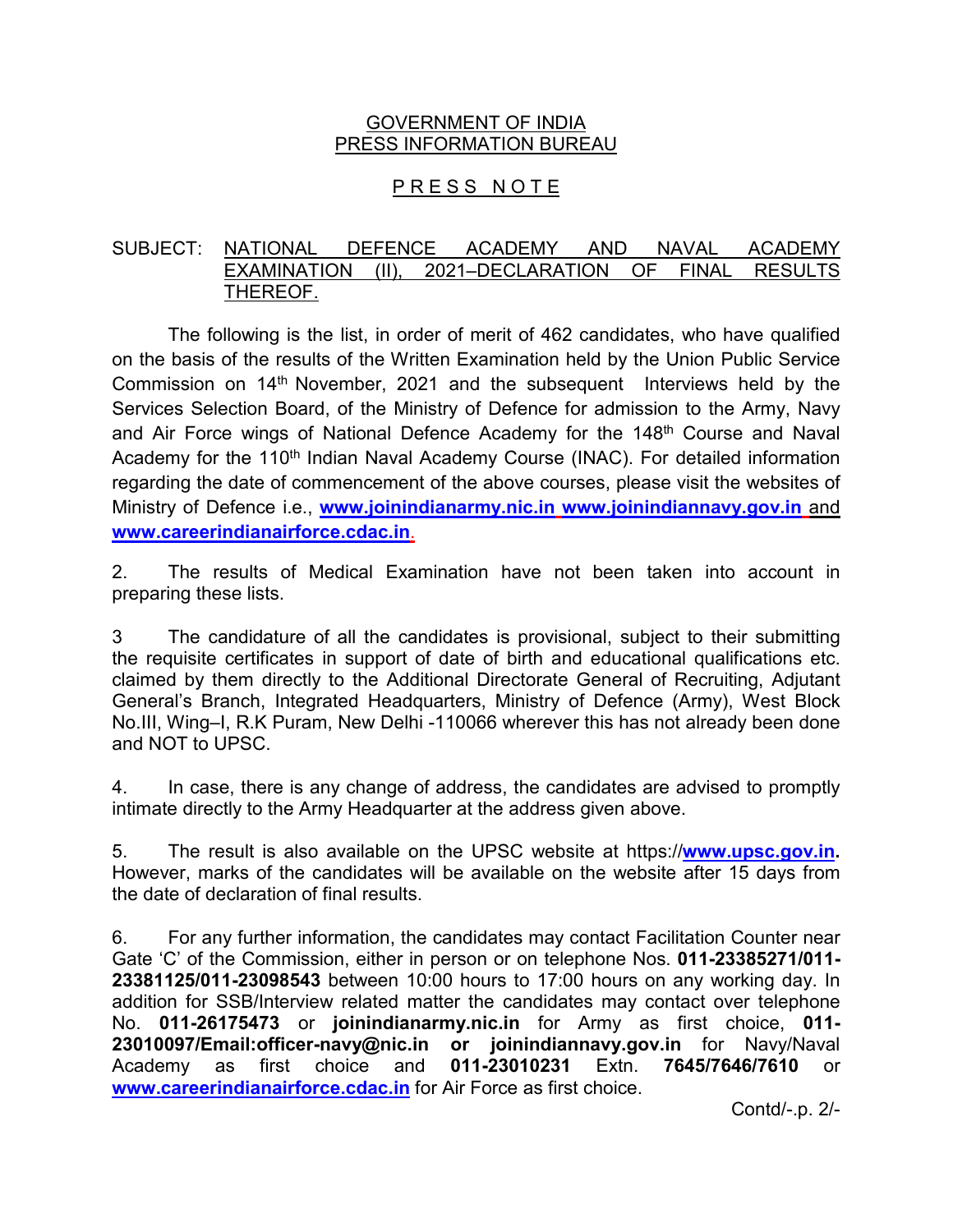### N.D.A. & N.A.(II) EXAMINATION-2021 - 2 -

| S.NO.          | ROLL NO            | <b>NAME</b>                            |
|----------------|--------------------|----------------------------------------|
|                |                    |                                        |
| $\mathbf{1}$   | 0884372            | <b>ARSH PANDEY</b>                     |
| $\overline{c}$ | 1447280            | PRABHDEEP SINGH                        |
| 3              | 5041382            | <b>SHOURYA</b>                         |
| 4              | 0854484            | <b>AJAY CHAUDHARY</b>                  |
| 5              | 6354719            | <b>VANSH</b>                           |
| 6              | 1451721            | <b>TEJAS ANIL NARWADE</b>              |
| 7              | 0450497            | <b>ADITYA JAT</b>                      |
| 8              | 1557346            | <b>MUNNA KUMAR</b>                     |
| 9              | 0864558            | LAKSHAY CHAUDHARY                      |
| 10             | 3548020            | <b>SHANAN DHAKA</b>                    |
| 11             | 6843345            | <b>ASHUTOSH KUMAR</b>                  |
| 12             | 1453170            | PULKIT MALIK                           |
| 13<br>14       | 6342659            | <b>SHAMBHAWI SINGH</b><br><b>RITUL</b> |
|                | 6344218<br>1744496 | <b>MAYANK SHARMA</b>                   |
| 15             | 1556890            | PRINCE RAJ                             |
| 16             | 3560863            | AVINASH SINGH PUNJETA                  |
| 17<br>18       | 1449507            | <b>NIKHIL JANGRA</b>                   |
| 19             | 1446172            | <b>AARUSH MISHRA</b>                   |
| 20             | 6052122            | ADITYA MADHESHIYA                      |
| 21             | 3551501            | <b>TANMAY SHARMA</b>                   |
| 22             | 1150025            | PURANJAY SINGH NIRWAN                  |
| 23             | 8048715            | <b>ADITYA KUMAR</b>                    |
| 24             | 0846863            | <b>SUMIT PANDEY</b>                    |
| 25             | 1166051            | SOURABH CHOUDHARY                      |
| 26             | 2662552            | <b>SHASHWAT RAJ</b>                    |
| 27             | 3548720            | <b>DILPREET KAUR</b>                   |
| 28             | 1442216            | <b>RUPAM MANNA</b>                     |
| 29             | 1444526            | <b>MADHAV KUMAR</b>                    |
| 30             | 3555528            | <b>RHYTHM MAHAJAN</b>                  |
| 31             | 7540550            | SHAURYAVRAT RATHORE                    |
| 32             | 1557549            | <b>SHUBHAM KUMAR PANDEY</b>            |
| 33             | 5145756            | KURIMINENI LEELAASHAI                  |
| 34             | 3553523            | <b>AKSHANSH AGGARWAL</b>               |
| 35             | 0342006            | <b>ASHISH KUMAR</b>                    |
| 36             | 6655412            | PRASAD BHASKAR GAIKWAD                 |
| 37             | 0547560            | <b>MAHAVIR RAJKUMAR BAFANA</b>         |
| 38             | 7144738            | <b>SOMU SINGH</b>                      |
| 39             | 0842769            | <b>ISHITA SHARMA</b>                   |
| 40             | 5640016            | DIVYANSHI SINGH                        |
| 41             | 0649639            | ARYAN GILL                             |
| 42             | 1451350            | <b>MANDEEP RAWAT</b>                   |
| 43             | 0864465            | <b>BHAVY PRATAP SINGH</b>              |
| 44             | 0448983            | <b>SHAKSHAM KUMAR</b>                  |
| 45             | 1166010            | <b>RHYTHAM JAIN</b>                    |
| 46             | 2440128            | MEGHA RANJANI MAHADEVAN                |
| 47             | 1551000            | ADITYA KUMAR                           |
| 48             | 1451378            | <b>VEVESH BOGIA</b>                    |
| 49             | 3552152            | <b>ANKUR YADAV</b>                     |
| 50             | 1561387            | <b>SAGAR RAJ</b>                       |
| 51             | 4943015            | PAWAN SHARMA                           |
| 52             | 2442690            | <b>ANN ROSE MATHEW</b>                 |
| 53             | 0862708            | NITISH YADAV                           |
| 54             | 0344511            | HITESH KUMAR                           |
|                |                    |                                        |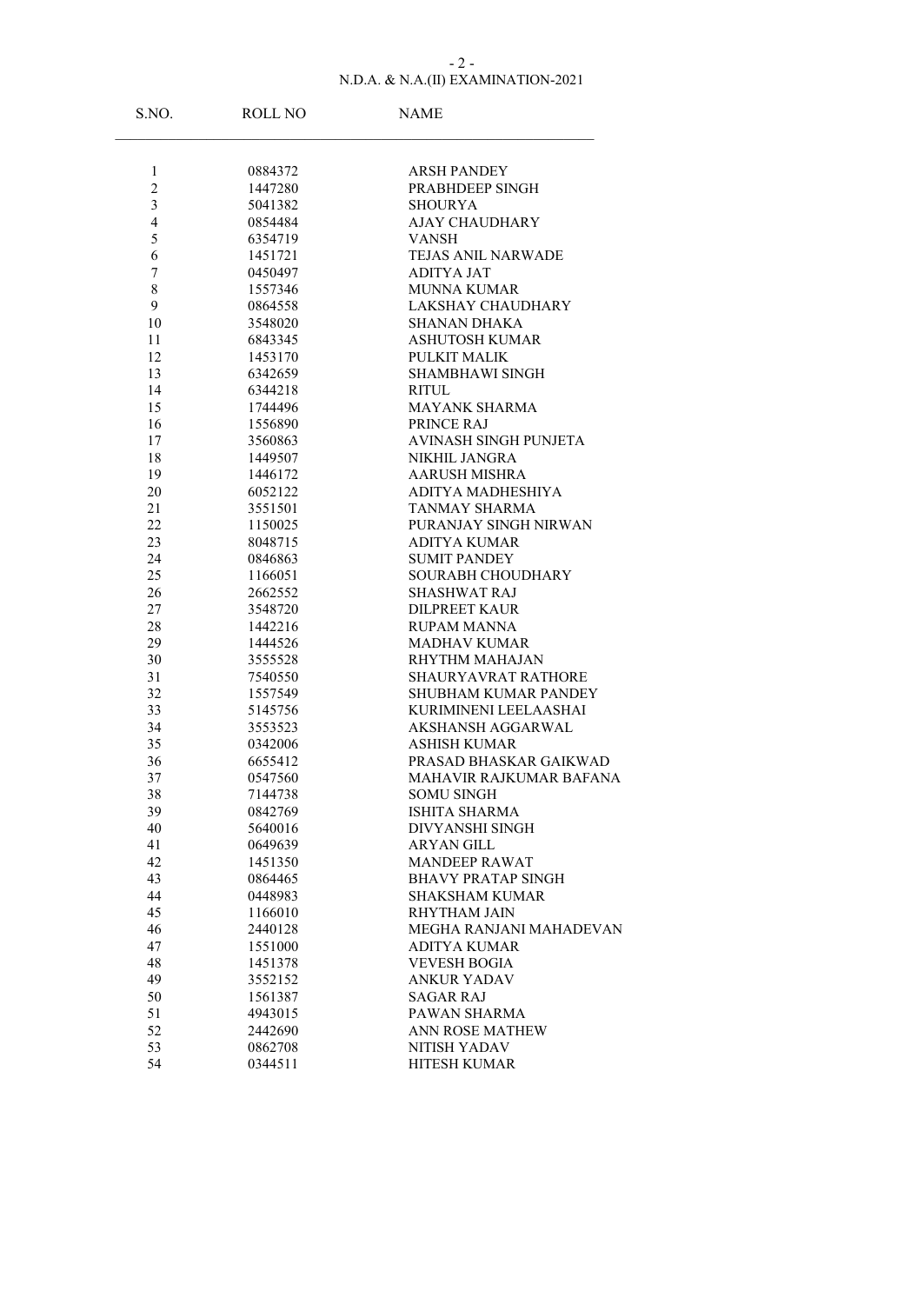### N.D.A. & N.A.(II) EXAMINATION-2021 - 3 -

| S.NO.    | <b>ROLL NO</b>     | <b>NAME</b>                                        |
|----------|--------------------|----------------------------------------------------|
|          |                    |                                                    |
| 55       | 7843701            | DEV PRATAP SINGH                                   |
| 56       | 7842691            | <b>DEVANK CHOUHAN</b>                              |
| 57       | 6654203            | <b>VISHWESH BHALERAO</b>                           |
| 58       | 6152784            | <b>SAURABH SINGH</b>                               |
| 59       | 6543022            | <b>ARNAV AMIT NANGRE</b>                           |
| 60       | 6654441            | HIMANSHU NAGPAL                                    |
| 61       | 5840724            | ASTHA POKHARIYA                                    |
| 62       | 1450449            | <b>RISHAAN GUPTA</b>                               |
| 63       | 1346598            | SHUBHANKAR KUMAR                                   |
| 64       | 1554432            | <b>AWADHESH RANJAN</b>                             |
| 65       | 5445764            | <b>MAYANK SINGH TOMAR</b>                          |
| 66       | 0649036            | <b>ARNAB DAS</b>                                   |
| 67       | 1046143            | AAVULA UMAKANTH                                    |
| 68       | 0261906            | <b>ADITYA SHARMA</b>                               |
| 69       | 3553681            | <b>AKSHANSH SHARMA</b>                             |
| 70       | 1151313            | RISHAV KUMAR                                       |
| 71       | 0864724            | <b>ANURAG ROY</b>                                  |
| 72       | 6946938            | <b>ANKUSH RAWAT</b>                                |
| 73       | 3564511            | <b>ARPIT PARASHAR</b>                              |
| 74       | 1342061            | <b>VEDANTI HARSHIT DALVI</b>                       |
| 75       | 1164863            | <b>MANAV KUMAWAT</b>                               |
| 76       | 6653765            | <b>RONAK HOODA</b>                                 |
| 77       | 3556738            | <b>SAVRIT SINGH</b>                                |
| 78       | 6045080            | <b>SHISHIR SUMAN</b>                               |
| 79       | 3565799            | SUMIT                                              |
| 80       | 0341562            | SIDDHARTH ATMARAM                                  |
| 81       | 3552292            | DEV ROHIL                                          |
| 82       | 3556944            | VATAN DHINDSA                                      |
| 83       | 5242399            | <b>KANISHKA MOD</b>                                |
| 84       | 0881995            | <b>RATNESH KUMAR</b>                               |
| 85       | 5840733            | <b>SHRITI DAKSH</b>                                |
| 86       | 3551747            | PRIYANSHU SINGH                                    |
| 87       | 5143976            | SABBAVARAPU JASWANTH NAIDU                         |
| 88       | 2656839            | <b>GAURAV SINGH VISHEN</b><br><b>RITWIK PANDEY</b> |
| 89<br>90 | 0850152<br>5448576 | <b>SHIVANSHU BAJPAI</b>                            |
| 91       | 3553639            |                                                    |
| 92       | 0887158            | DILPREET SINGH<br><b>ANISH PATTANAIK</b>           |
| 93       | 6353825            | DHANANJAY SINGH                                    |
| 94       | 1441675            | <b>TEJAS BHATT</b>                                 |
| 95       | 5142212            | <b>CHOPPANA NAGESWAR</b>                           |
| 96       | 0868695            | <b>ADITYA KUMAR</b>                                |
| 97       | 5144924            | <b>SANJAY SINGH</b>                                |
| 98       | 0847613            | <b>ANNU RANA</b>                                   |
| 99       | 2444056            | <b>NAKUL VISWANATHAN</b>                           |
| 100      | 3557538            | <b>ANIKET KAHOL</b>                                |
| 101      | 0892421            | DEVANSH GAHLAWAT                                   |
| 102      | 0862331            | <b>ANUJ SINGH</b>                                  |
| 103      | 8542529            | PRIYANSHU KAPRI                                    |
| 104      | 3552295            | KSHITIJ GAHLAWAT                                   |
| 105      | 0884016            | <b>VARDAAN UPRETI</b>                              |
| 106      | 1568584            | KESHAV KUMAR JHA                                   |
| 107      | 1151695            | ASHISH KUMAR                                       |
| 108      | 1170738            | <b>AAYUSH BHAMBOO</b>                              |
|          |                    |                                                    |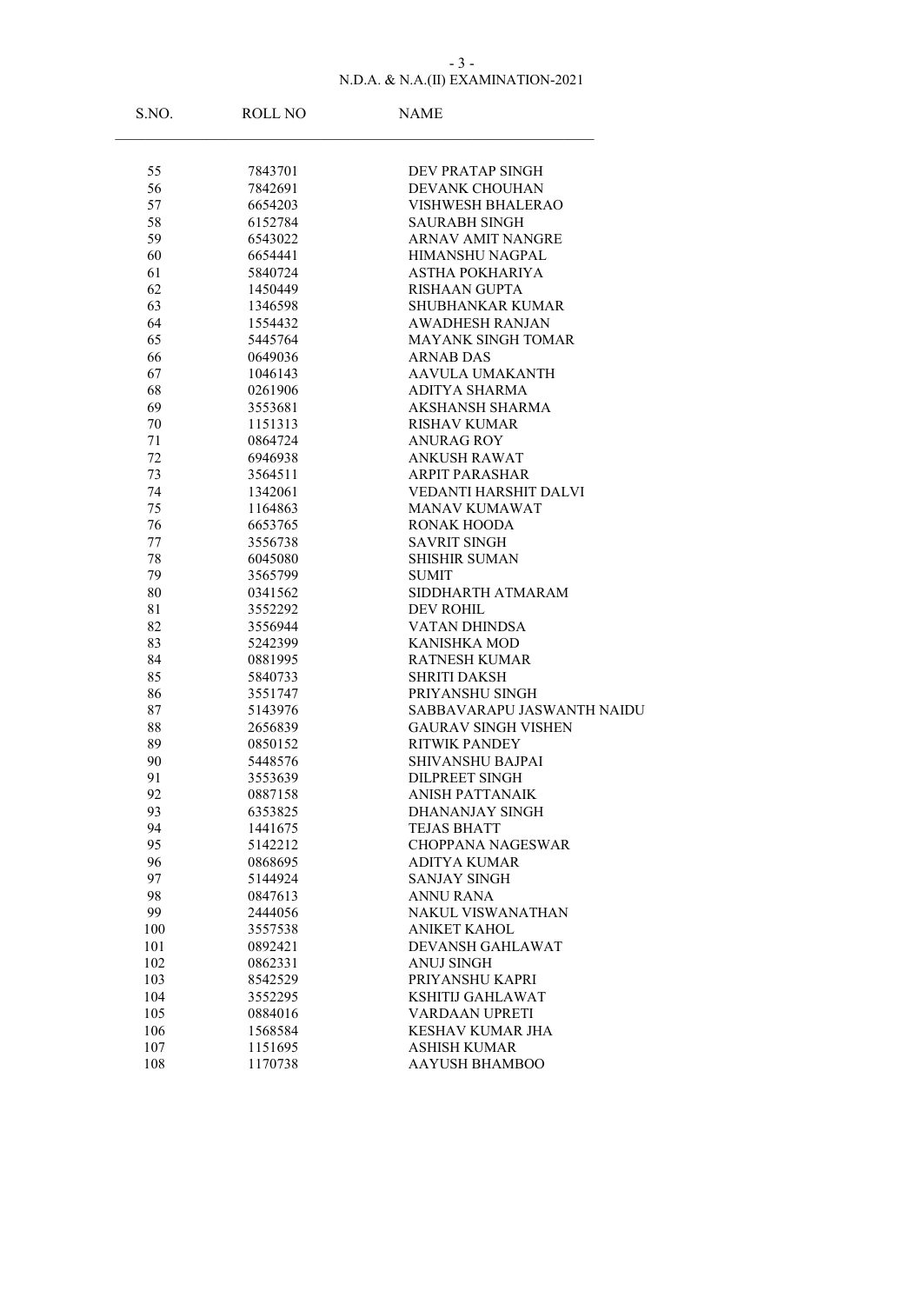### N.D.A. & N.A.(II) EXAMINATION-2021 - 4 -

| S.NO.      | ROLL NO            | <b>NAME</b>                       |
|------------|--------------------|-----------------------------------|
|            |                    |                                   |
| 109        | 4156690            | ROHAN SAKLANI                     |
| 110        | 0856065            | ARYAN POONIA                      |
| 111        | 1153901            | <b>AMAN KUMAR</b>                 |
| 112        | 6349939            | <b>MINAKSHI KUMARI</b>            |
| 113<br>114 | 6650701<br>0883488 | <b>ABEER MEHTA</b><br>ANMOL SINGH |
| 115        | 1556719            | <b>AYUSH DUBEY</b>                |
| 116        | 5340367            | <b>AMAN SHARMA</b>                |
| 117        | 6148288            | <b>HARIOM SINGH</b>               |
| 118        | 7947193            | <b>ADARSH CHAHAR</b>              |
| 119        | 0741532            | SUBRATA KUMAR PRADHAN             |
| 120        | 1447452            | <b>HARSHIT DAHIYA</b>             |
| 121        | 6352853            | <b>HARDIK SHEORAN</b>             |
| 122        | 6742842            | PATEL YASHPAL BHAGWANDAS          |
| 123        | 0860703            | <b>ABHAY SINGH SOLANKI</b>        |
| 124        | 3944111            | PRAJWAL BIRADAR                   |
| 125        | 5146984            | ORUGANTI SIDDHARTH                |
| 126        | 5142982            | P SAI                             |
| 127        | 0257470            | BRIHAD KUMAR YADAV                |
| 128        | 3551780            | <b>AMAN SINGH</b>                 |
| 129        | 0447323            | <b>MOHIT TIWARI</b>               |
| 130        | 6650163            | UTTKARSH KHAIRE                   |
| 131        | 0854567            | <b>HARSH KUMAR</b>                |
| 132        | 0847541            | <b>KARTIK PANDE</b>               |
| 133        | 4940415            | <b>URMI SAHU</b>                  |
| 134        | 6342799            | <b>ALISHA YADAV</b>               |
| 135        | 6354684            | SAGAR YADAV                       |
| 136        | 3944327            | SUMANTH SADANAND BALLARI          |
| 137        | 2656617            | <b>VANSH PUNDIR</b>               |
| 138        | 2440083            | <b>SREELAKSHMI HARIDOS</b>        |
| 139        | 7044637            | V AVANEESH                        |
| 140        | 1349342            | <b>IRFAN KHAN</b>                 |
| 141        | 2656473            | <b>ABHAY SINGH</b>                |
| 142        | 0853741            | <b>VARUN SINGH</b>                |
| 143        | 4154343            | PRINCE KUMAR BHAGAT               |
| 144        | 1741942            | NIKUNSH SOOD                      |
| 145        | 0941992            | YESHDEEP DIGHE                    |
| 146        | 1350628            | PRADYUMNA GAJANAN GURAV           |
| 147<br>148 | 1348141<br>3843364 | HARSHAL CHAUDHARY<br>NIKHIL GHULE |
| 149        | 2244186            | <b>LOKENDER SINGH</b>             |
| 150        | 1042524            | <b>V S VARDHAN</b>                |
| 151        | 3549607            | PRAKHAR BHARDWAJ                  |
| 152        | 0890737            | HEMANT KUMAR YADAV                |
| 153        | 5640803            | <b>B K SUKUNTHAN</b>              |
| 154        | 1240137            | <b>SHWETA SHALINI</b>             |
| 155        | 0743128            | <b>AMAN KUMAR</b>                 |
| 156        | 6344551            | <b>JASMINE</b>                    |
| 157        | 6942268            | KANISHKA GUPTA                    |
| 158        | 0842319            | <b>SWATI DUSAD</b>                |
| 159        | 7740988            | <b>SHALESH YADAV</b>              |
| 160        | 0843963            | KHUSHI CHANEJA                    |
| 161        | 7844065            | NIKUL SINGH                       |
| 162        | 0869331            | <b>ANIRUDH SINGH</b>              |
|            |                    |                                   |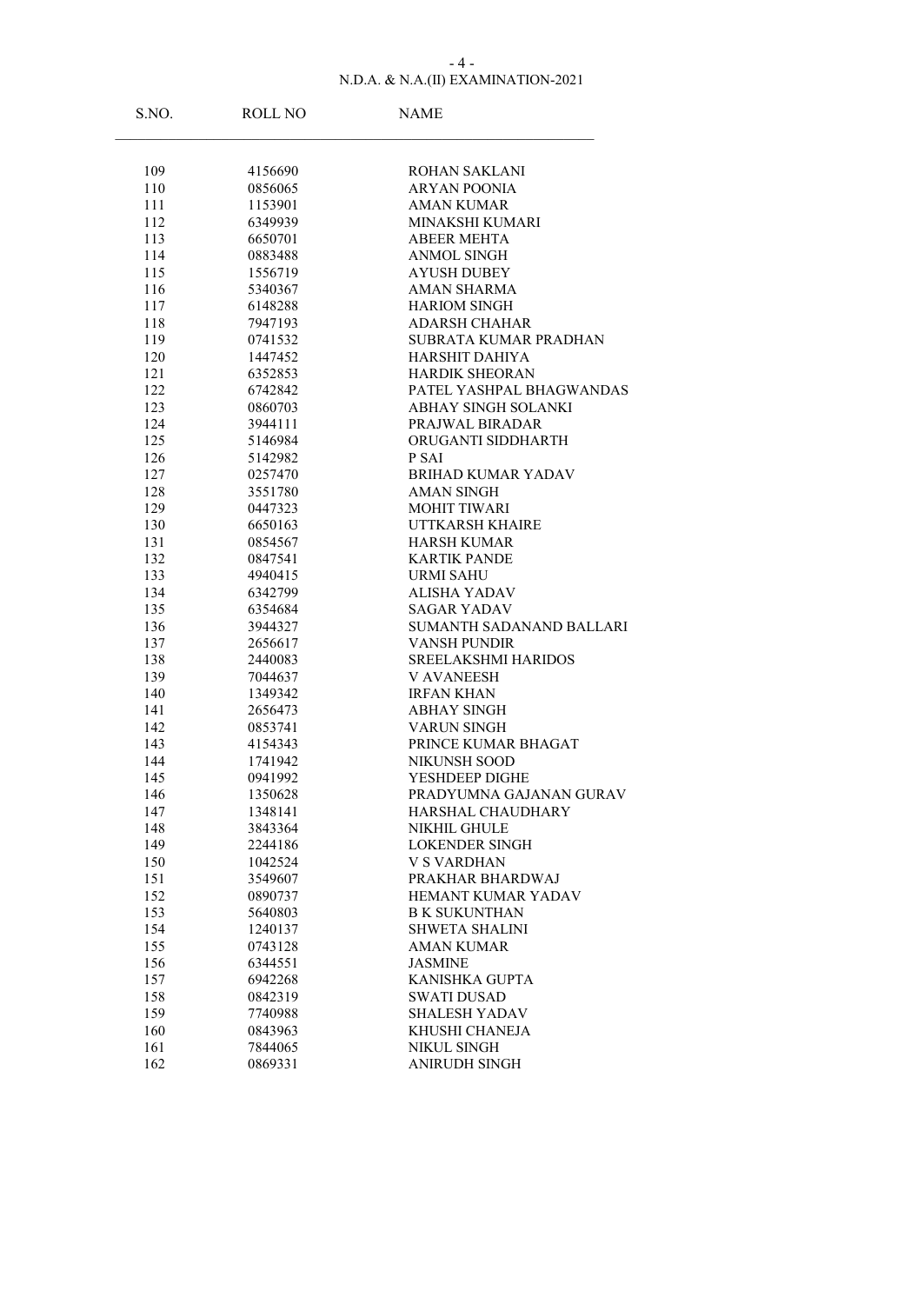### N.D.A. & N.A.(II) EXAMINATION-2021  $-5 -$

| S.NO.      | ROLL NO            | <b>NAME</b>                                          |
|------------|--------------------|------------------------------------------------------|
|            |                    |                                                      |
| 163        | 4840045            | PANKAJ TIWARI                                        |
| 164        | 6943798            | YASH SHARMA                                          |
| 165        | 0647644            | ADITYA GUPTA                                         |
| 166        | 6641488            | <b>RIYA SANGSANI</b>                                 |
| 167        | 5448679            | <b>ASHISH YADAV</b>                                  |
| 168<br>169 | 1445646<br>3943193 | ANSH KUMAR<br>RAGHAVENDRA MANOHAR KANNI              |
| 170        | 5842203            | UJJWAL PRATAP SINGH                                  |
| 171        | 0873893            | <b>HARISH GIRI</b>                                   |
| 172        | 0886270            | <b>DHRUV</b>                                         |
| 173        | 1170662            | <b>CHAITANYA SHUKLA</b>                              |
| 174        | 7952321            | PRINCE KUMAR SINGH KUSHWAH                           |
| 175        | 0544711            | <b>HARSH KUMAR</b>                                   |
| 176        | 4942545            | DEVENDRA KUMAR SAHU                                  |
| 177        | 0261829            | <b>VAIBHAV MISHRA</b>                                |
| 178        | 5146560            | <b>JANAPAREDDI PRADEEP KUMAR</b>                     |
| 179        | 0869886            | <b>GAURAV SINGH</b>                                  |
| 180        | 5441421            | <b>STUTI DEOPA</b>                                   |
| 181        | 3549277            | <b>SHEETAL</b>                                       |
| 182        | 3567714            | <b>ABHISHEK PANDEY</b>                               |
| 183        | 1452967            | KRISHNA CHANDRA SINGH BAGIYAL                        |
| 184        | 1741926            | <b>SATYAM</b>                                        |
| 185        | 7843968            | <b>DEV VYAS</b>                                      |
| 186        | 7340460            | SONISH CHENGAPPA                                     |
| 187        | 3555332            | <b>ANURAG CHAUHAN</b>                                |
| 188        | 0847058            | <b>ADITYA PALIWAL</b>                                |
| 189        | 3566386            | ROTKAR SHRIKRISHNA UMESH                             |
| 190        | 5144688            | ASHISH KUMAR SHARMA                                  |
| 191        | 0547768            | <b>JAI YADAV</b>                                     |
| 192        | 3557151            | DEEPAK KUMAR PATEL                                   |
| 193        | 2660066            | SHIVANSH                                             |
| 194        | 3545985            | <b>HARSIMRAN KAUR</b>                                |
| 195        | 0890020            | <b>NARESH KUMAR</b>                                  |
| 196        | 1347975            | KAPSE AADITYA RAMESHWAR                              |
| 197        | 6444303            | <b>RUDRAKSH RANA</b>                                 |
| 198        | 3563022            | <b>GAGANDEEP SINGH</b>                               |
| 199        | 6543989            | PARIKSHIT SOMRA                                      |
| 200        | 2651522            | <b>VEDANT DWIVEDI</b>                                |
| 201        | 3445892            | <b>PARUN</b>                                         |
| 202        | 3555144            | <b>ABHAY SINGH RAGHAV</b>                            |
| 203        | 5945515            | SRISHTI SINGH                                        |
| 204        | 0860804            | <b>HARSH</b>                                         |
| 205        | 3552137            | <b>VISHAL</b>                                        |
| 206        | 0342336            | <b>JOEL GEORGY JOHN</b>                              |
| 207        | 5943127            | <b>AMISHA GUSAIN</b>                                 |
| 208        | 1151326            | LAKSHYARAJ SINGH                                     |
| 209        | 1156372            | ABHAY                                                |
| 210        | 3545120            | <b>SNEHA KAPKOTI</b>                                 |
| 211        | 0447746            | <b>VAIBHAV PATIDAR</b>                               |
| 212        | 1450617            | <b>SDIPANKAR</b>                                     |
| 213<br>214 | 8240431<br>3440501 | BOYINIPALLY SAI SWAROOP RAO<br><b>AMANPREET KOUR</b> |
| 215        | 6650024            | ARYAN SHARMA                                         |
| 216        | 1562197            | <b>RAVI KUMAR</b>                                    |
|            |                    |                                                      |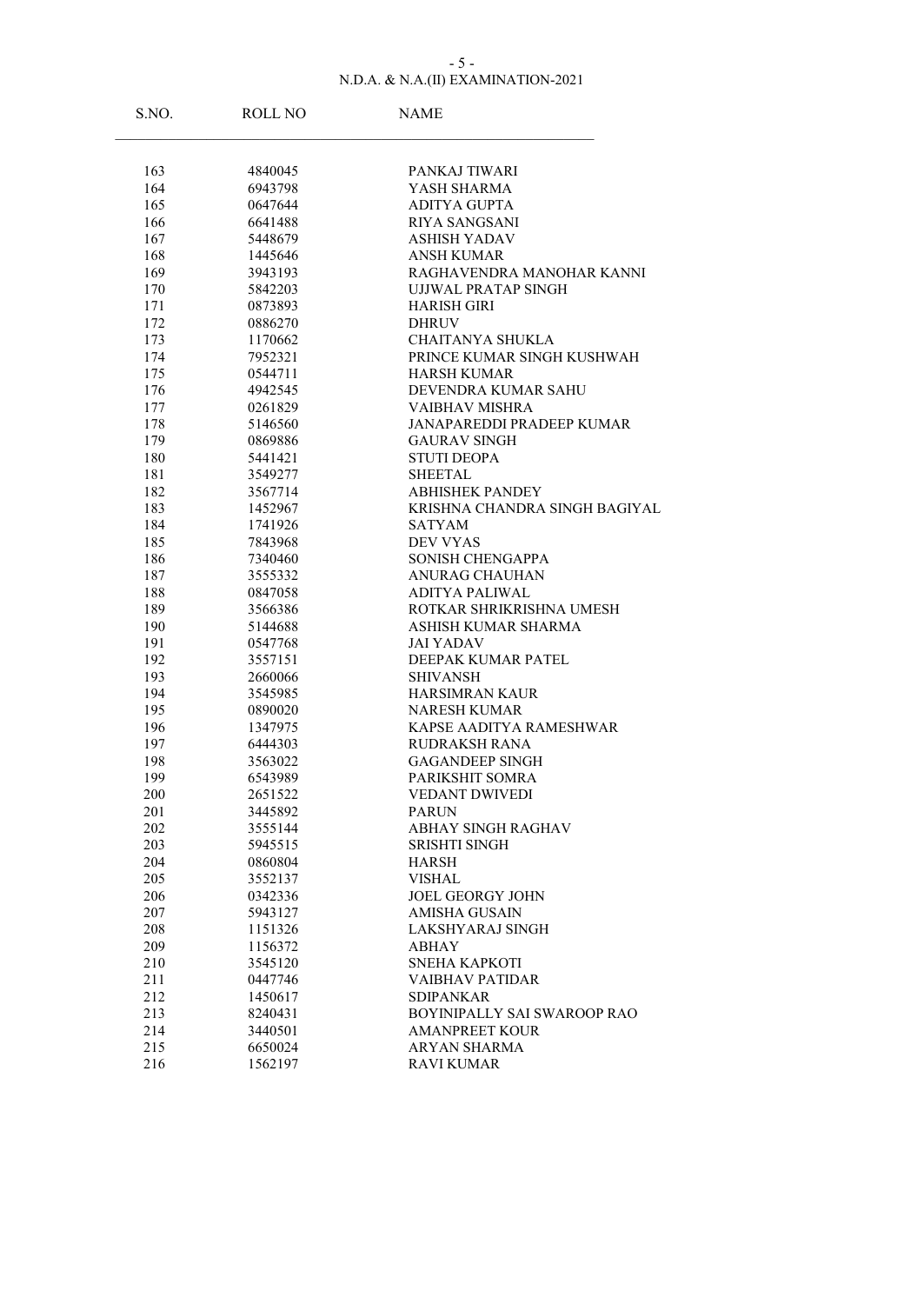### N.D.A. & N.A.(II) EXAMINATION-2021 - 6 -

| S.NO.      | <b>ROLL NO</b>     | <b>NAME</b>                                      |
|------------|--------------------|--------------------------------------------------|
|            |                    |                                                  |
| 217        | 5440391            | <b>KANIKA PATHAK</b>                             |
| 218        | 1346313            | <b>AMAN VERMA</b>                                |
| 219        | 6355533            | <b>RAKSHIT YADAV</b>                             |
| 220        | 0879409            | <b>SHIVAM KUMAR</b>                              |
| 221        | 5041253            | <b>DIWAKAR KUMAR</b>                             |
| 222        | 1549774            | <b>CHANDRA PRAKASH</b>                           |
| 223        | 1745493            | <b>ASHMIT PATEL</b>                              |
| 224        | 0886503            | <b>NAMAN</b>                                     |
| 225        | 1550889            | <b>RAJA KUMAR</b>                                |
| 226        | 3553146            | <b>AASHUTOSH SINGH</b>                           |
| 227        | 3567395            | <b>KARAN SAINI</b>                               |
| 228        | 5952347            | SHOURYA PANWAR                                   |
| 229        | 6655164            | <b>AVANISH RAJEEV REGE</b>                       |
| 230        | 3565263            | ADITYA                                           |
| 231        | 7145692            | <b>ARIN GUPTA</b>                                |
| 232        | 3561431            | <b>MOHIT</b>                                     |
| 233        | 0859643            | <b>KUNAL BHARERI</b>                             |
| 234        | 0877710            | <b>SACHIN KAUSHIK</b>                            |
| 235        | 0854128            | AMAN SINGH KUSHWAHA                              |
| 236        | 1141775            | <b>ADITI KUMAR</b>                               |
| 237        | 7145574            | PRATUL AGARWAL                                   |
| 238        | 1559129            | <b>SHASHANK KUMAR JHA</b>                        |
| 239        | 1348398            | MAHESH BALAJI GANGASAGAR                         |
| 240        | 6444691            | <b>GURVINDER SINGH</b>                           |
| 241        | 8441873            | PRIYANSHU RAWAT                                  |
| 242        | 4940540            | TANISHKA CHAUHAN                                 |
| 243        | 3844009            | SUMIT BABURAO MORE                               |
| 244        | 0883432            | <b>SHANTANU SAXENA</b>                           |
| 245        | 3561600            | <b>VISHESH SOOD</b>                              |
| 246        | 6353775            | <b>YUVRAJ</b>                                    |
| 247        | 0270771            | <b>ANUBHAV SINGH</b>                             |
| 248        | 4146462            | <b>ADITYA OMI</b>                                |
| 249        | 5340760            | ARK SHREYAS MISHRA                               |
| 250        | 1564153            | <b>KETAN ANURAG</b>                              |
| 251        | 6353277            | <b>TUSHAR CHAHAR</b><br><b>HARSH</b>             |
| 252        | 3553008            |                                                  |
| 253        | 2655462            | <b>AYUSH KUMAR</b><br><b>ABHINAV KUMAR SHAHI</b> |
| 254        | 0143474            | <b>SABANE VARAD MAHESH</b>                       |
| 255<br>256 | 3640361<br>1172113 | OM SACHAN                                        |
| 257        | 5842168            | <b>TEJAS SHARMA</b>                              |
| 258        | 3943678            | <b>HARSHA HIREMATH</b>                           |
| 259        | 0546995            | <b>ABHINAV DABAS</b>                             |
| 260        | 4148099            | <b>ADARSH KUMAR</b>                              |
| 261        | 1450598            | <b>AYUSH BAHUGUNA</b>                            |
| 262        | 1145929            | <b>GUNJAN JAIN</b>                               |
| 263        | 5340218            | <b>BIKASH RANJAN SABAT</b>                       |
| 264        | 3555595            | <b>OM PANDEY</b>                                 |
| 265        | 5951468            | PARIKSHIT TOMAR                                  |
| 266        | 6542782            | CHOPADE SIDDHARTHA RAMCHANDRA                    |
| 267        | 1443365            | <b>AMAN BHANDARI</b>                             |
| 268        | 2651447            | <b>DRONA TRIPATHI</b>                            |
| 269        | 0890032            | <b>KARAN MALIK</b>                               |
| 270        | 0272092            | KRISHNA NAND SINGH                               |
|            |                    |                                                  |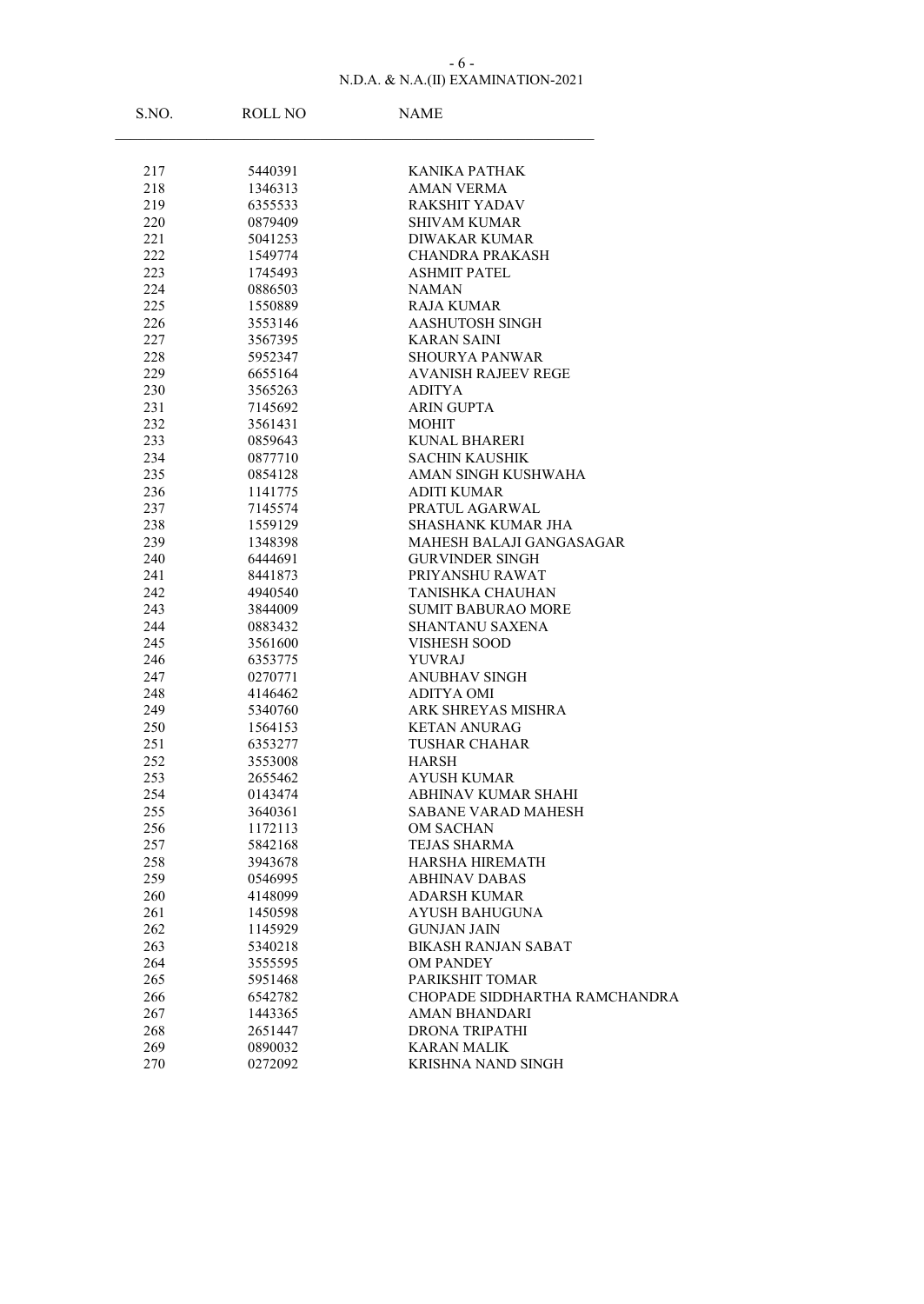### N.D.A. & N.A.(II) EXAMINATION-2021 - 7 -

| S.NO.      | ROLL NO            | <b>NAME</b>                                 |
|------------|--------------------|---------------------------------------------|
|            |                    |                                             |
| 271<br>272 | 1742305<br>0882734 | ANMOL CHAUHAN<br><b>DEV KHOKHAR</b>         |
| 273        | 6240654            | YERRAM NAGA SRINIVASA                       |
| 274        | 6044893            | <b>SHREYANSH RAI</b>                        |
| 275        | 6354502            | <b>TUSHAR KUMAR</b>                         |
| 276        | 1161310            | PRADYUMN SINGH SHEKHAWAT                    |
| 277        | 3563210            | <b>GURJYOT SINGH WALIA</b>                  |
| 278        | 5447406            | SIDDHANT POKHARIYA                          |
| 279        | 3842368            | <b>ROSHAN VILAS SHELKE</b>                  |
| 280        | 5940854            | RASHI SHRIVASTAVA                           |
| 281        | 1450430            | ALOK TARIYAL                                |
| 282        | 1147900            | <b>HITESH BAJAJ</b>                         |
| 283        | 6543266            | <b>SAGAR MANDERNA</b>                       |
| 284        | 3561309            | <b>PARTH</b>                                |
| 285        | 3551158            | RAHUL                                       |
| 286        | 4146846            | PANKAJ KUMAR                                |
| 287        | 7950479            | <b>MD RAHBAR</b>                            |
| 288        | 0447780            | <b>VIVEK SINGH</b>                          |
| 289        | 3548309            | <b>NEHA</b>                                 |
| 290        | 3557247            | SIDDHARTH                                   |
| 291        | 4240219            | SACHITANANDA BISWAKARMA                     |
| 292        | 1570660            | ADITYA KUMAR TIWARI                         |
| 293        | 2640306            | <b>ISHIKA SHUKLA</b>                        |
| 294        | 2445123            | <b>SAMBHAV SINGH</b>                        |
| 295        | 0544268            | MUDALIAR AUM JAYSHANKAR                     |
| 296        | 0866044            | <b>ANUJ KAUSHIK</b>                         |
| 297        | 3557857            | <b>HARMANVEER SINGH</b>                     |
| 298        | 8542681            | YASHVARDHAN BISHT                           |
| 299        | 6946181            | <b>SHIVAM SHARMA</b>                        |
| 300        | 8140963            | PRANNAY CHHABRA                             |
| 301        | 0877561            | VEDANT VIJAY GHANWAT                        |
| 302        | 4042487            | CHETAN BHARDWAJ                             |
| 303        | 6649832            | <b>SWOYAMJEET PANDA</b>                     |
| 304        | 0548845            | <b>JUNAID KHAN</b>                          |
| 305        | 1742145            | PRANAV BHARDWAJ                             |
| 306        | 5242619            | <b>TARUN DHAKAR</b>                         |
| 307        | 7951931            | YASH CHAUDHARY                              |
| 308        | 0848158            | DEVRAJ SINGH ADHANA                         |
| 309        | 1164604            | <b>HIMANSHU</b>                             |
| 310        | 1559938            | <b>SAGAR KUMAR SUMAN</b>                    |
| 311        | 4151931            | SANDEEP KUMAR NAYAK                         |
| 312        | 6155454            | <b>UJJWAL SINGH</b>                         |
| 313        | 0546521            | YADNESH ANJAY PATIL                         |
| 314        | 5640095            | <b>AKANKSHA</b>                             |
| 315        | 7140362            | ISHITA SANGWAN                              |
| 316        | 5444410            | UTKARSH VAISH                               |
| 317        | 6653994            | KATKAR PRATIK SANDIP                        |
| 318        | 1172699            | ROHAN SHARMA                                |
| 319        | 1742485            | <b>SRIJAN</b>                               |
| 320        | 6654858            | RAHUL TULSIDAS ANKAM<br><b>AARIN RANAUT</b> |
| 321<br>322 | 1742063<br>0270391 |                                             |
|            |                    | <b>AMAN PAL</b>                             |
| 323        | 0450281            | <b>UDIT GIRI</b>                            |
| 324        | 0745444            | PRATYUSH KUMAR MISHRA                       |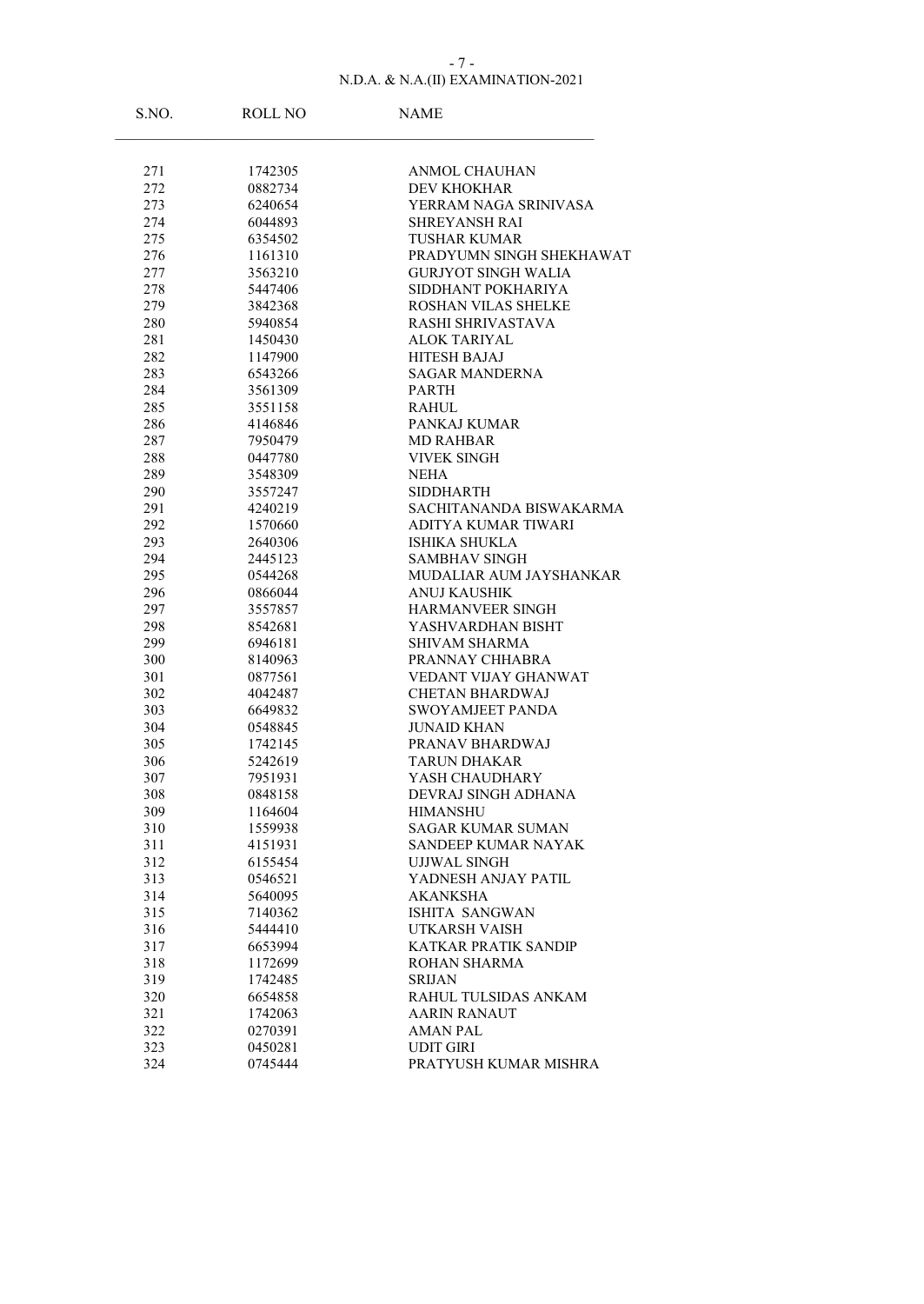### N.D.A. & N.A.(II) EXAMINATION-2021 - 8 -

| S.NO.      | ROLL NO            | <b>NAME</b>                                    |
|------------|--------------------|------------------------------------------------|
|            |                    |                                                |
| 325        | 7844069            | <b>AMAN SINGH BISEN</b>                        |
| 326        | 0852697            | <b>SAURAV CHAUDHARY</b><br><b>HEMANT SWAMY</b> |
| 327<br>328 | 0341862<br>0855400 | <b>ABHISHEK</b>                                |
|            |                    | <b>MADHAV RANJIT</b>                           |
| 329<br>330 | 1944088<br>0543541 | BISMIT BASANTA PATRO                           |
| 331        | 1549538            | <b>SUNNY KUMAR</b>                             |
| 332        | 1441117            | <b>HEMANT SINGH BISHT</b>                      |
| 333        | 2446265            | <b>VISHNU PV</b>                               |
| 334        | 3944234            | HIRANYA SURYAVANSHI                            |
| 335        | 2446077            | PRIYANSHU KAUSHIK                              |
| 336        | 4640338            | <b>KAUSHIK CHETIA</b>                          |
| 337        | 1744936            | <b>ANSHIT THAKUR</b>                           |
| 338        | 6354420            | <b>RAHUL YADAV</b>                             |
| 339        | 3555365            | <b>UDAIBIR SINGH</b>                           |
| 340        | 0344208            | <b>SAKSHAM KUMAR SINGH</b>                     |
| 341        | 1743271            | <b>VISHAV SHARMA</b>                           |
| 342        | 2660392            | <b>ISHWAR DUTT TRIVEDI</b>                     |
| 343        | 0872674            | RISHABH CHAUHAN                                |
| 344        | 1450982            | NISCHAY JOSHI                                  |
| 345        | 4154968            | <b>ADITYA KUMAR JHA</b>                        |
| 346        | 3560225            | YATHARTH DUTTA                                 |
| 347        | 0853211            | <b>TANAY THAKUR</b>                            |
| 348        | 6649564            | <b>SAKSHAM THAKRE</b>                          |
| 349        | 3566292            | AKHIL                                          |
| 350        | 6654990            | <b>SARTHAK MADHAV HADOLE</b>                   |
| 351        | 1154386            | <b>GAURAV KUMAR MISHRA</b>                     |
| 352        | 2654536            | RISHABH KUMAR SINGH                            |
| 353        | 6348517            | <b>ARTI CHAUHAN</b>                            |
| 354        | 3566865            | <b>DIWAKAR YADAV</b>                           |
| 355        | 2142123            | VANSHITA SOLANKI                               |
| 356        | 3556731            | <b>ANKIT SANGWAN</b>                           |
| 357        | 0841093            | <b>KANIKA JOSHI</b>                            |
| 358        | 0879722            | VANSH KUMAR CHOUDHARY                          |
| 359        | 1445659            | <b>SHISHIR JOSHI</b>                           |
| 360        | 7145940            | <b>GAURAV</b>                                  |
| 361        | 0864946            | <b>MAYANK</b>                                  |
| 362        | 3557176            | DARSHPREET SINGH                               |
| 363        | 0542480            | <b>KUSHAGRA SANWAL</b>                         |
| 364        | 1840191            | APURV RAWAT                                    |
| 365        | 1349315            | NAMEET MANISH VYAVAHARE                        |
| 366        | 0864308            | D SOORIYA KIRAN                                |
| 367        | 3558761            | <b>DHRUV SHARMA</b>                            |
| 368        | 0886230            | UDAYVEER SINGH NEGI                            |
| 369        | 0544601            | CHOUDHARI CHINMAY SANDIP                       |
| 370        | 1572246            | MIHIR GAUTAM                                   |
| 371        | 1447713            | K SREEKAR REDDY                                |
| 372        | 1447024            | ANUJ KUMAR SINGH                               |
| 373        | 6347827            | <b>KUMUD TANWAR</b>                            |
| 374        | 8541405            | <b>DEEPAK PANDEY</b>                           |
| 375        | 7144893            | RAJA SHARMA                                    |
| 376        | 0854590            | <b>KAPIL YADAV</b>                             |
| 377        | 1153881            | <b>MOHIT GUPTA</b>                             |
| 378        | 3945293            | KANAD ANIKET DORLE                             |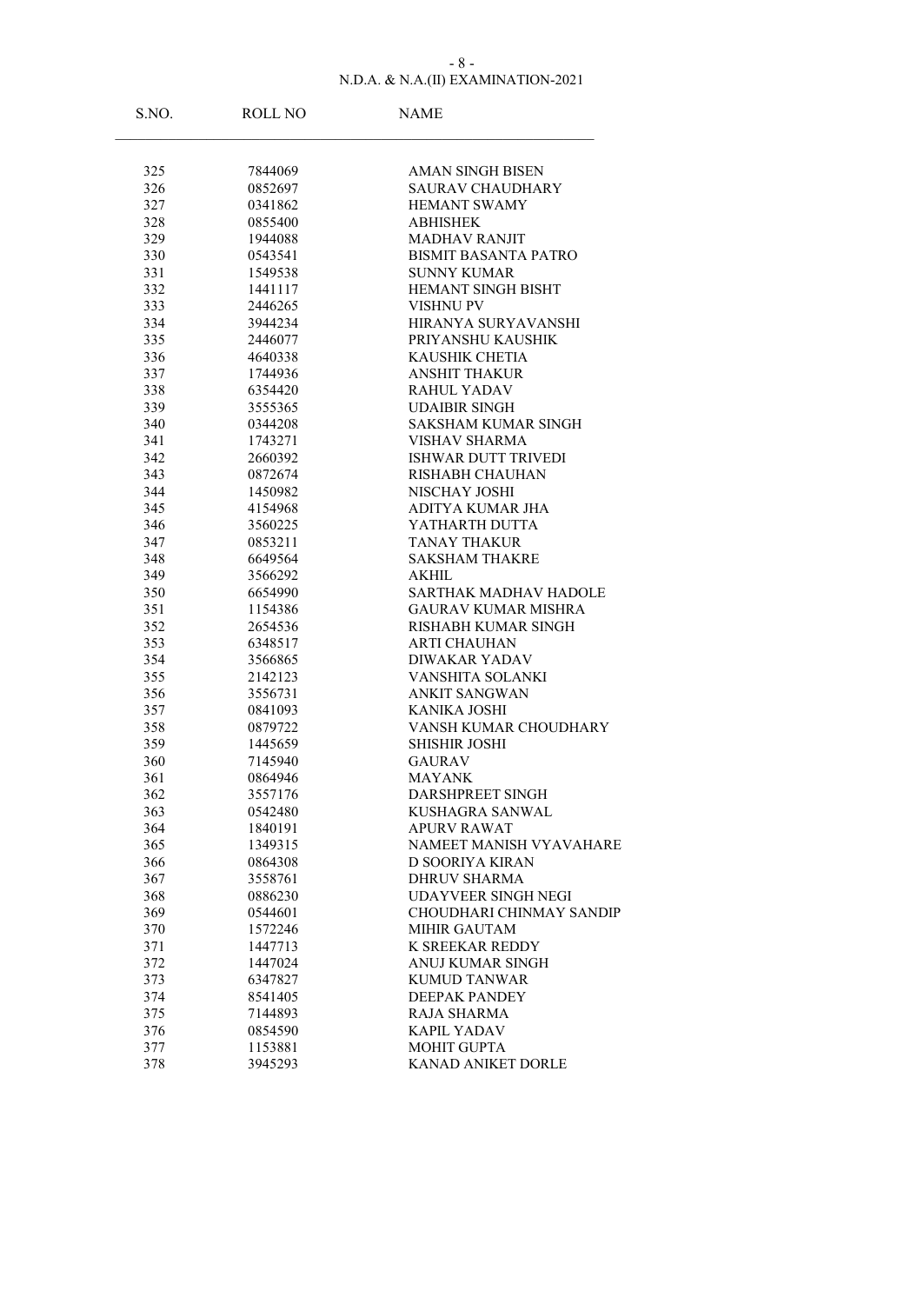#### N.D.A. & N.A.(II) EXAMINATION-2021 - 9 -

| S.NO.      | ROLL NO            | <b>NAME</b>                           |
|------------|--------------------|---------------------------------------|
|            |                    |                                       |
| 379        | 6641880            | SAMEEKSHA BHATLA                      |
| 380        | 0884159            | <b>PUNEET RATHEE</b>                  |
| 381        | 8048706            | <b>LUCKY KUMAR</b>                    |
| 382        | 4640301            | <b>TEJESH PANDEY</b>                  |
| 383        | 0865274            | <b>ASHISH PUNDIR</b>                  |
| 384        | 5740779            | <b>JOSHICA VINODAN</b>                |
| 385        | 8141272            | PRISHU GUPTA                          |
| 386        | 0879381            | PIYUSH SHARMA                         |
| 387        | 1559855            | <b>SAMEER KUMAR</b>                   |
| 388        | 0890363            | <b>NAMAN</b>                          |
| 389        | 0860430            | <b>ROBIN VATS</b>                     |
| 390        | 6650043            | <b>ESHAN HARSHAL CHITALE</b>          |
| 391        | 0255911            | <b>ABHISHEK MISHRA</b>                |
| 392<br>393 | 6543211<br>0874716 | AKASH RAHUL DHARWAD<br>VANSH CHAHAL   |
|            | 1150919            | <b>RAJ VEER</b>                       |
| 394        | 0548366            | <b>GADEKAR ANIKET SHIVAJI</b>         |
| 395        |                    |                                       |
| 396<br>397 | 5144033<br>0846701 | DEBARIKI MOHITH SAGAR<br><b>ROHIT</b> |
| 398        | 3554998            | <b>SHUBHAM LATHWAL</b>                |
| 399        | 3558365            | <b>J GNANESH</b>                      |
| 400        | 0452244            | <b>AMAN SINGH</b>                     |
| 401        | 3640582            | <b>HARISH CHOUDHARY</b>               |
| 402        | 0877463            | DEEPAK YADAV                          |
| 403        | 6654995            | PRAKASH BHASKAR GAIKWAD               |
| 404        | 1348824            | <b>JASH PATEL</b>                     |
| 405        | 2449702            | ASHWIN KRISHNA P A                    |
| 406        | 3565911            | <b>SHIVA SHUKLA</b>                   |
| 407        | 3445550            | <b>RISHAV DOGRA</b>                   |
| 408        | 1448240            | <b>ANSHUMAN HATWAL</b>                |
| 409        | 6345087            | <b>ISHITA</b>                         |
| 410        | 2644162            | <b>ABHISHEK PRATAP SINGH</b>          |
| 411        | 6153021            | SATYAM SINGH                          |
| 412        | 3552088            | <b>SUMIT RAWAT</b>                    |
| 413        | 3540388            | NISHA YADAV                           |
| 414        | 1943456            | <b>GANESH M</b>                       |
| 415        | 1450210            | <b>AVI VADEHRA</b>                    |
| 416        | 0452647            | SURYANSH SINGH TOMAR                  |
| 417        | 2244723            | <b>ABHYUDIT SINGH</b>                 |
| 418        | 1444908            | <b>VIVEK CHAUHAN</b>                  |
| 419        | 0861637            | <b>HIMANSHU KAUSHIK</b>               |
| 420        | 0844240            | <b>BHAWNA</b>                         |
| 421        | 5041556            | POYYALA SIVAPRASAD                    |
| 422        | 4440724            | ROMEN CHABUNGBAM                      |
| 423        | 1155211            | SURAY DEV SINGH SHEKHAWAT             |
| 424        | 2647463            | <b>SHIVAM PANDEY</b>                  |
| 425        | 0891897            | <b>AYUSH KUMAR</b>                    |
| 426        | 0872777            | <b>ANKIT KUMAR</b>                    |
| 427        | 0888803            | PRATEEK YADAV                         |
| 428        | 0541948            | MOHAMMAD TAIF                         |
| 429        | 2655524            | KARTIKEY AGRAWAL                      |
| 430        | 0869096            | <b>JATIN</b>                          |
| 431        | 1573405            | ARVIND KUMAR CHOUDHARY                |
| 432        | 0844801            | YASHVI                                |
|            |                    |                                       |